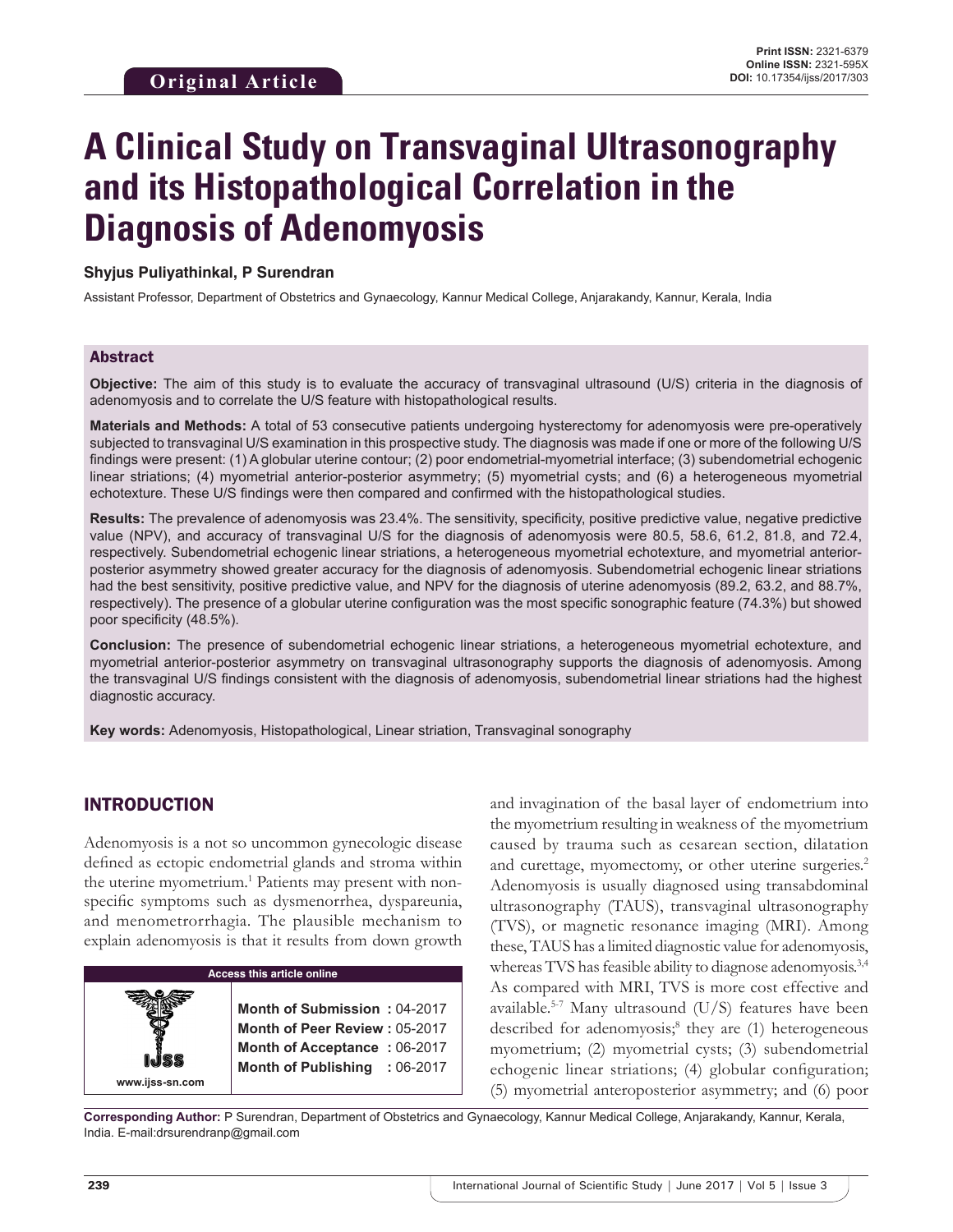identification of the endometrial junction. The most specific transvaginal U/S diagnostic feature is a point of discussion. The present study aims to evaluate the accuracy of transvaginal U/S criteria in the diagnosis of adenomyosis and to correlate the U/S feature with histopathological results.

# MATERIALS AND METHODS

A total of 53 consecutive patients attending the Department of Obstetrics and Gynecology of a teaching hospital attached to Kannur Medical College, Anjarakandy, Kannur, Kerala, India, were included in this study. All the patients were undergoing hysterectomy surgery for different diseases. The study period was between June 2011 and May 2014.

# **Inclusion Criteria**

Patients presenting with dysmenorrhea, menometrorrhagia, cervical intraepithelial neoplasias, adnexal masses, genital prolapse, and endometrial hyperplasia or carcinoma and patients showing U/S features of adenomyosis were included in the study.

# **Exclusion Criteria**

Patients with invasive type of neoplasias and malignant lymphadenopathy were excluded from the study. A thorough gynecological history was elicited. A TVS was done before surgery. The indications for hysterectomy were TVS examinations which were evaluated using a 7-9 MHz endovaginal probe. A single physician with 5-year experience as a sinologist was employed to all the U/S examinations in the study. U/S examination of the myometrial echotexture, uterine borders (regular or irregular), uterine size, and the presence of associated abnormalities (including leiomyomata) was observed. The diagnostic criteria used in the diagnosis of uterine adenomyosis in this study were one or more of the following criteria on TVS:<sup>1,3,6,8,9</sup> (1) a globular-rounded configuration of the uterus (defined as a regularly enlarged uterus); (2) asymmetry of the anteroposterior wall of the myometrium; (3) poor definition of the endometrialmyometrial junction; (4) myometrial cysts (defined as a round anechoic area with a diameter of 1-7 mm); (5) hyperechoic, subendometrial, echogenic linear striations being located near the endometrial-myometrial interface; and (6) a heterogeneous myometrium (defined by the presence of an indistinctly defined myometrial area with decreased or increased echogenicity). A histopathological examination (HPE) was performed by a pathologist, who was blinded to the U/S findings. Macroscopically, adenomyosis was diagnosed by an enlarged uterus, a globular and/or asymmetrical uterus, and a dense, irregularly fasciculated myometrium with small cavities (0.5-10 mm). The disease

was described as local: Circumscribed nodular lesion and focal: Adenomyosis lesions restricted to one uterine wall. Histopathological features for adenomyosis used in the study were the presence of ectopic endometrial gland or tissue within the myometrium and located 2.5 mm beyond the endometrial-myometrial junction. Grading of adenomyosis was done as 1, 2, and 3 corresponded to the adenomyotic involvement of the inner one-third, twothirds, and entire myometrium, respectively. Adenomyosis was also graded as mild, moderate, or severe according to the number of endometrial islets observed (1-3, 4-9, and 10 or more foci, respectively). Statistical analysis was performed using online socialsciencestatistics.com. Statistical significance was set at *P* < 0.05.

# RESULTS

The age group of 53 patients ranged from 26 years to 76 years with a mean age of  $46.40 \pm 4.32$ . Among them, 38 patients (71.69%) were premenopausal and the remaining 15 were (28.30%) postmenopausal. There was no statistically significance in the mean age, gravidity, and parity of the 53 patients. The indications for hysterectomy were dysmenorrheal (*n* = 21, menometrorrhagia (*n* = 11), cervical intraepithelial neoplasias ( $n = 05$ ), adnexal masses ( $n = 06$ ), genital prolapse (*n* = 03), and endometrial hyperplasia or carcinoma ( $n = 06$ ). The frequency of clinical symptoms was higher in patients with adenomyosis. The proportion of post-menopausal women with myomas was higher in patients without adenomyosis. Histologic examination showed that the overall prevalence of adenomyosis was 32.07% (17/53). Among them, 11 patients (64.70%) had diffuse adenomyosis and 6 patients (35.29%) had focal adenomyosis. The grades of adenomyosis were 1, 2, and 3 in 2, 5, and 10 cases, respectively. Other disorders with or without adenomyosis were leiomyoma (*n* = 09), cervical intraepithelial neoplasias (*n* = 08), adnexal disease (ovarian cancer and abscesses) ( $n = 06$ ), genital prolapse ( $n = 03$ ), and endometrial hyperplasia or carcinoma (*n* = 10) (Table 1).

Out of 38 patients with negative HPE findings of adenomyosis, 30 showed U/S picture of globular uterine appearance (78.94%); 9/17 of HPE positive for adenomyosis were observed with similar U/S picture (52.94%). Poor differentiation of endometrium on U/S observation was found in 12/17 of the HPE-positive patients for adenomyosis, whereas 15/38 (88.23%) of the negative HPE patients (39.47%). Subendometrial echogenicity was found in 13/17 (76.47%) of the positive and 13/38 (34.21%) of the negative HPE patients. Myometrial anteroposterior asymmetry was found in  $10/17$  (58.82%) of the HPE positive and 11/38 (28.945) of the HPE-negative patients in the study (Table 2). Table 2 reveals that when comparing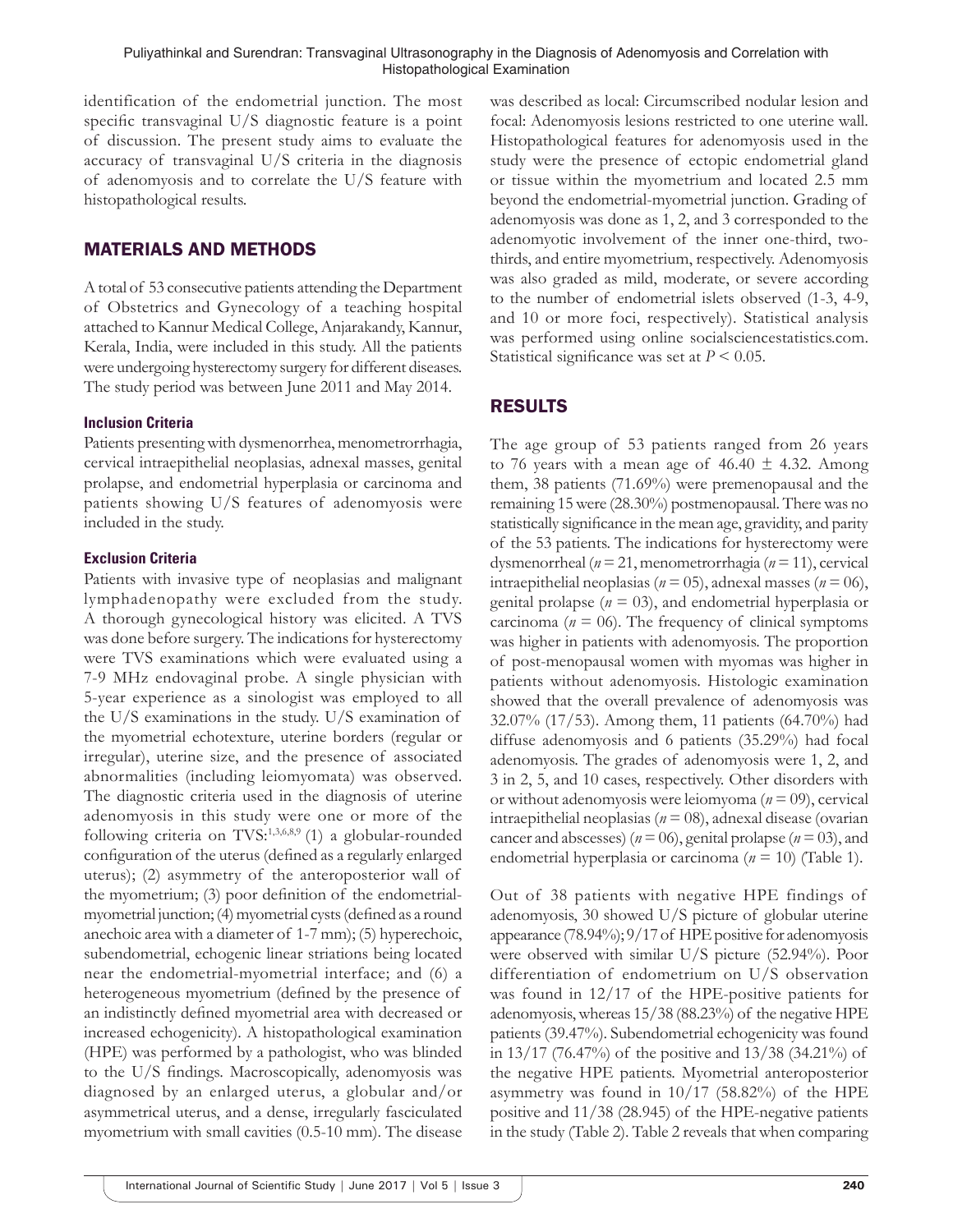| Table 1: The patient characteristics with or without adenomyosis $(n=53)$ |                            |                           |               |           |  |  |  |
|---------------------------------------------------------------------------|----------------------------|---------------------------|---------------|-----------|--|--|--|
| <b>Observation</b>                                                        | HPE +ve for adenomyosis-17 | HPE-ve for adenomyosis-38 | <b>Total</b>  | P value   |  |  |  |
| Age                                                                       | 44.30±3.40                 | 48.50±4.20                | 46.40±4.32    | <b>NS</b> |  |  |  |
| Gravidity                                                                 | $2.40 \pm 1.6$             | $2.8 \pm 1.3$             | $2.6 \pm 1.5$ | <b>NS</b> |  |  |  |
| Parity                                                                    | $2.5 \pm 1.0$              | $2.2 \pm 1.2$             | $2.3 \pm 1.9$ | <b>NS</b> |  |  |  |
| Dysmenorrhea                                                              | 15 (88.23%)                | $9(23.68\%)$              | 24            | 0.031     |  |  |  |
| Menometrorrhagia                                                          | 11 (64.70%)                | 25 (65.78%)               | 36            | 0.046     |  |  |  |
| With myomas                                                               | 4(23.52%)                  | 17 (44.73%)               | 21            | 0.045     |  |  |  |
| Menopausal women                                                          | 1(5.88%)                   | 13 (34.21%)               | 15            | 0.039     |  |  |  |

HPE: Histopathological examination

|  |  | Table 2: The correlation between U/S findings and HPE findings of the study (n=53) |  |  |  |  |  |
|--|--|------------------------------------------------------------------------------------|--|--|--|--|--|
|--|--|------------------------------------------------------------------------------------|--|--|--|--|--|

| <b>Observation</b>                   | Yes or No | HPE +ve for adenomyosis-17 | HPE-ve for adenomyosis-38 | P value |
|--------------------------------------|-----------|----------------------------|---------------------------|---------|
| Globular uterine appearance          | Yes       |                            |                           | 0.08    |
|                                      | No        |                            | 30                        |         |
| Poor differentiation of endometrium  | Yes       | 12                         | 15                        | 0.15    |
|                                      | No.       |                            | 23                        |         |
| Subendometrial echogenicity          | Yes       | 13                         | 13                        | 0.030   |
|                                      | No        |                            | 25                        |         |
| Myometrial anteroposterior asymmetry | Yes       | 10                         |                           | 0.046   |
|                                      | No        |                            | 27                        |         |

NS: Not significant, U/S: Ultrasound, HPE: Histopathological examination

each sonographic finding of adenomyosis, subendometrial echogenic linear striations, myometrial anterior–posterior asymmetry, and heterogeneous myometrial echotexture had higher statistical significance  $(P < 0.05)$  than other clinical signs of adenomyosis (Table 2).

## **DISCUSSION**

Adenomyosis pathologically is a benign disease of the endometrium resulting in invasion and overgrowth into the myometrium (9). The frequency reported in the literature is from 8 to 85%.1,5,6,9-12 In the present study, the prevalence of adenomyosis was 23.4%. Atri<sup>13</sup> opined that the wide range of this frequency of adenomyosis may be due to the variation in the histologic criteria for its diagnosis, the degree of care with which pathologic specimens are observed, and the number of blocks of sampling specimens taken. In the present study, only four to eight blocks sectioned per specimen. The comparison of the sensitivity, specificity, positive predictive value (PPV), and negative predictive value of our study with the previous studies<sup>5,8,14,15</sup> is shown in Table 3.

The sensitivity and specificity of 80.5and 58.6, respectively, observed in the present study were comparable with a previous study.16 It is still debate whether MRI or TVU is the best tool to diagnose uterine adenomyosis. According to Ascher *et al.*,<sup>5</sup> MRI is significantly better than TVU ( $P < 0.02$ ) for diagnosing adenomyosis. However, Reinhold *et al.*6,10,15 found that TVU was as accurate as MRI in the diagnosis of uterine adenomyosis. Bazot et al.<sup>1</sup> suggested that TVU

#### **Table 3: A comparative study of present with different authors**

| <b>Authors</b>                     | n   | <b>Sensitivity</b><br>(%) | <b>Specificity</b><br>(%) | <b>PPV</b><br>(%) | <b>NPV</b><br>(%) |
|------------------------------------|-----|---------------------------|---------------------------|-------------------|-------------------|
| Siedler et al. <sup>14</sup>       | 80  | 63                        | 97                        | 71                |                   |
| Fedele et al. <sup>8</sup>         | 43  | 80                        | 74                        | 73                | 81                |
| Ascher <i>et al</i> . <sup>5</sup> | 17  | 52.9                      | 66.6                      | 90                | 20                |
| Reinhold et al. <sup>16</sup>      | 100 | 86                        | 86                        | 71                | 94                |
| Current study                      | 53  | 80.5                      | 58.6                      | 61.2              | 81.8              |

PPV: Positive predictive value, NPV: Negative predictive value

and MRI have similar accuracy rates for the diagnosis of adenomyosis in the absence of associated disorders. The accuracy of TVU for the diagnosis of adenomyosis could be influenced in part by patient characteristics, such as an enlarged uterus.<sup>3</sup> The variable accuracy of TVU for the diagnosis of adenomyosis may be because of differences in the main diagnostic criteria used. Heterogeneous myometrial echotexture is the major sonographic criteria used in most studies.5-7,10,12,14 However, Bazot *et al.*1,3 suggested that myometrial cysts had the highest specificity for adenomyosis. In this retrospective study, it was observed that the subendometrial linear striations had the best specificity and PPV, and this was consistent with the studies of Atri *et al.*<sup>13</sup>

## **CONCLUSION**

TVU finding of subendometrial echogenic linear striations, a heterogeneous myometrial echotexture, and myometrial anterior-posterior asymmetry has good specificity in the diagnosis of uterine adenomyosis. Among these TVU